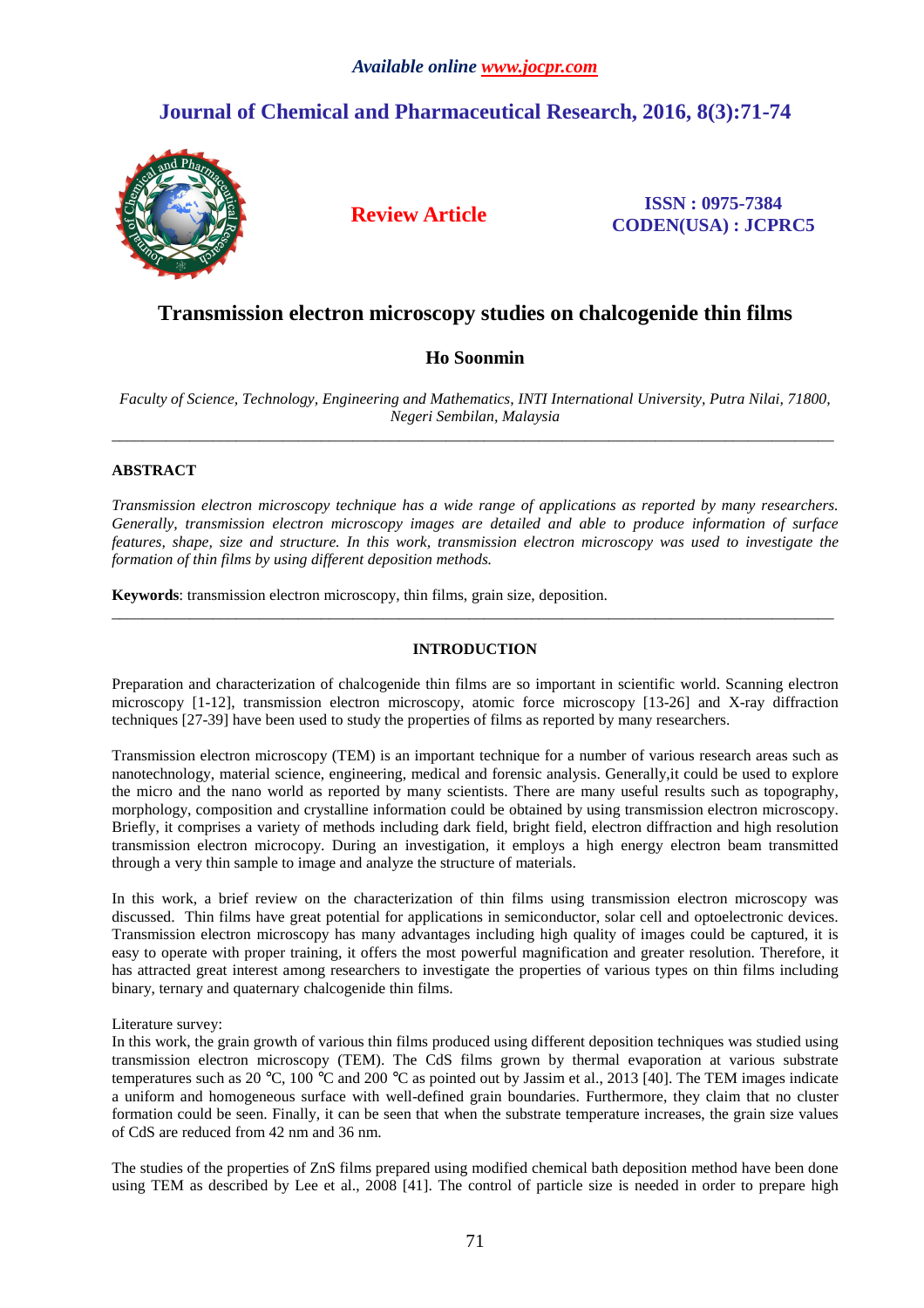quality of films for better devices and applications. In their experiment, the observed particle size from TEM analysis was about 5 nm. TEM results proposethat the films have a predominantly zinc blend phase, with diffraction peaks from (111), (220) and (311) planes.

\_\_\_\_\_\_\_\_\_\_\_\_\_\_\_\_\_\_\_\_\_\_\_\_\_\_\_\_\_\_\_\_\_\_\_\_\_\_\_\_\_\_\_\_\_\_\_\_\_\_\_\_\_\_\_\_\_\_\_\_\_\_\_\_\_\_\_\_\_\_\_\_\_\_\_\_\_\_

Sometimes, the structural analysis was studied with TEM in order to confirm the exact structure of the films. The CdS films were deposited on fluorine doped tin oxide coated glass substrates using pulsed direct current magnetron sputtering. The TEM back scatter diffraction map reveals that sputtered grains have a high level of texture in the (111) plane and indicate the hexagonal phase, consistent with the XRD patterns as suggested by Lisco et al., 2015 [42]. Additionally, the TEM results highlighted the columnar structure of grains and the grain size was about 50 nm.

In other case, CdS films were prepared by chemical bath deposition technique from aqueous solutions of CdCl<sub>2</sub> and  $CS(NH<sub>2</sub>)$  as proposed by Li et al., 2005 [43]. It is well known that cadmium sulphide films form two major phases, namely cubic and hexagonal phase. In their works, the hexagonal CdS films with (002) direction were successfully produced for the first time in the presence of wetting agent such as polyglycol. They notice that all the obtained (*hkl*) indices of the diffracted rings matched well with those of the Joint Committee on Powder Diffraction Standards data for hexagonal CdS. Furthermore, a preferential columnar growth parallel to the substrate edge was recognized as shown in TEM studies. Lastly, hexagonal CdS films were preferable for solar cell application because of excellent stability compared to cubic phase.

Cathodic electrodeposition of CdSe films on fluorine doped  $SnO<sub>2</sub>$  coated glass substrates was carried out at 120 °C by Datta et al., 2006 [44]. Microstructure of the obtained films was investigated using TEM. The TEM images confirm the polycrystalline nature of the deposits and compactness of the different micro crystallites in the interior portion of the film matrix.

Yoshifumi & Karen, 2014 [45] have reported the thermal evaporation and characterization study of ZnS film using TEM technique. The average crystallite size ranged from 1.6 nm to 2.5 nm as shown in TEM image of ZnS films deposited by sputtering process.

TEM is considered as important tool to determine crystal size and its distribution as pointed out by Kale &Lokhande, 2005 [46]. They have synthesized CdSe films at room temperature using chemical bath deposition method. The "asdeposited" films were red in colour. The crystallite size was about 4 nm as shown in TEM image. Furthermore, some of the amorphous matrix is significantly observed around some of the CdSe crystals. In other words, CdSe films consist of both nanocrystalline and amorphous phases with same stoichiometry. On the other hand, Zhang et al.,2000[47] selected an alkaline selenium solution as a selenium source in order to prepare CdSe films at room temperature under atmospheric pressure. The obtained films are spherical, slightly agglomerated and the sizes ranging from 4-7 nm. Additionally, the reflections of planes such as (111), (220), and (311) of cubic phase of CdSe are clearly seen as indicated in TEM analysis.

Electron beam irradiation method has been developed by Li et al., 2008 [48] to prepare PbSe films under 350 kGy irradiation dose. It could be seen that the particles were homogeneous, spherical with the size ranged from 20-40 nm. They express that the TEM is able to yield information of surface features, shape and size. Also, they declare that the TEM results were in good agreement with XRD data. In other words, the films show reflections along (200), (220) and (331) planes corresponding to formation of cubic structure of PbSe.

Lokhande et al., 1998 [49] presented the results of ZnSe films prepared by decomposition of selenourea in an alkaline solution. It is well-known that the deposition of zinc selenide films is based on the slow release of zinc ions and selenide ions in a solution which then condense onto the substrate. The cubic ZnSe could be confirmed and crystal sizes are found to be 20 to 25 Å as shown in TEM results. Furthermore, the structural features fit into cubic with typical lattice spacing of 3.2 Å could be identified also.

TEM has been employed to identify the structure of CuInS<sub>2</sub> films as supposed by Khan et al., 2012 [50]. These films were produced using spray pyrolysis method at 300 °C. They recommend that the grain size is on a nanometer scale (15 nm) and their surface is smooth. Also, they point out that the lattice plane spacing about 0.31 nm corresponding to (112) plane of tetragonal structure of  $CuInS<sub>2</sub>$ .

The benefit of TEM such as it could be used to confirm the existence of only the chalcopyrite phase of CuInSe<sub>2</sub> as announced by Chraibi et al., 2004 [51]. In their experiment, they found that the identification by the XRD is made difficult by the overlapping of the peaks corresponding to the various phases. According to their observation, bad crystallinity can be established for the films prepared before annealing process.Analysis from the TEM images reveal that the mixture of Cu<sub>2</sub>Se, CuSe and CuInSe<sub>2</sub> phases for the films prepared at the potential of  $-0.62$  V versus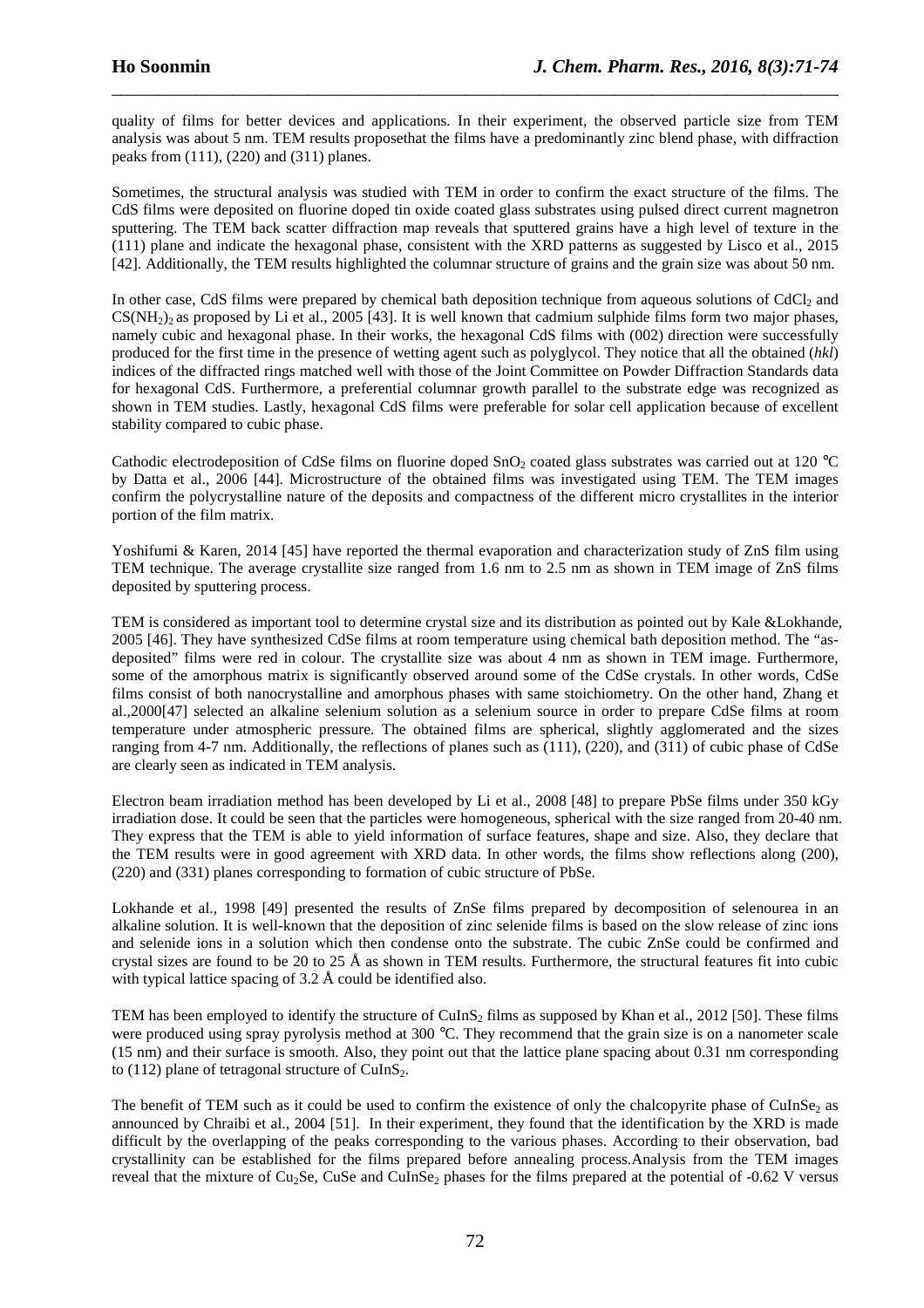Ag/AgCl. However, only the chalcopyrite phase of CuInSe<sub>2</sub> could be created at the potential of -0.57V versus Ag/AgCl. In this case, TEM provides information on compound structure.

\_\_\_\_\_\_\_\_\_\_\_\_\_\_\_\_\_\_\_\_\_\_\_\_\_\_\_\_\_\_\_\_\_\_\_\_\_\_\_\_\_\_\_\_\_\_\_\_\_\_\_\_\_\_\_\_\_\_\_\_\_\_\_\_\_\_\_\_\_\_\_\_\_\_\_\_\_\_

Pani& Singh, 2013 [52] have fabricated  $Cu<sub>2</sub>ZnSnS<sub>1</sub>$  films on molybdenum coated glass substrates by Doctor's Blade technique. From the TEM study, particle size is below 10 nm and agglomerated. Wang et al., 2013 [53] have addressed the preparation of Cu<sub>2</sub>ZnSnS<sub>4</sub>(CZTS) films using RF magnetron sputtering method. Higher substrate temperature such as 250 °C produced a flower like structure with assize about 500 nm as shown in TEM image. Also, the selected area electron diffraction pattern could be assigned to (112), (103), (220) and (312) planes. CZTS films have been constructed using solution based deposition method on soda lime glass by Xia et al., 2013 [54]. The as-synthesized films were characterized using TEM. It was clearly seen that the nanocrystals are slightly polydispersed and the size was 10-20 nm. Also, the TEM image demonstrates the interplanar spacing of the (112) to be 3.1 Å.

Lead sulphide thin films have been prepared using chemical bath deposition method in the presence of  $Pb(COOH)$ <sub>2</sub> and SC(NH<sub>2</sub>)<sub>2</sub>. The obtained films were gray black in color and good adhesion to the substrateas observed by Rene et al., 2013 [55]. TEM analysis exposes that thin films are homogeneous surface and have small crystal (20-30 nm) in the form of spheres. Furthermore, good crystallinity could be supported from the obtained results such as the lattice fringes extend to the edges of the particles.

There are several disadvantages of transmission electron microscopy could be identified many researchers. Generally, transmission electron microscopy is more expensive than scanning electron microscopy. Additionally, it has relatively high maintenance and repair costs. On the other hand, technician must attend a series of trainings before can operate it. Because of technician must know how to handle and manage it in proper way. During analysis process, it requires that specimens be put inside a vacuum chamber. Lastly, it only can produce two dimensional images, black and whitein colour if compared to atomic force microscopy.

#### **CONCLUSION**

Transmission electron microscope is the most powerful microscope technique to produce high resolution, two dimensional images at a maximum potential magnification of 1 nanometer. The obtained results indicated that transmission electron microscope could be used in order to investigate the properties of thin films. Transmission electron microscope images successfully provide topographical, morphological and crystalline information.

#### **Acknowledgement**

INTI International University is gratefully acknowledged for the financial support of this work.

#### **REFERENCES**

[1] SS Kamble;A Sikora;ST Pawar;NN Maldar;LP Deshmukh,*J. Alloys Compd*., **2015**, 623, 466-472.

[2] KB Bacha;N Bitri;H Bouzouita,*Optik-Int. J. Light Electron Opt*., **2016**, 127, 3100-3104.

[3] MP Deshpande;N Garg;SV Bhatt;P Sakariya;SH Chaki,*Mater. Sci. Semicond. Processing*, **2013**, 16, 915-922.

[4] SA Muhammad;AAsma;AM Mohammad, *Mater. Sci. Semicond. Processing*, **2015**, 32, 1-5.

[5] S Lugo;I Lopez;Y Peria; M Calixto; T Hernandez; S Messina; D Avellaneda,*Thin Solid Films*, **2014**, 569, 76-80.

[6] SK Muhammad; AM Mohammad;R Saira; N Shahzad; O Paul,*Mater. Sci. Semicond. Processing*, **2015**, 30, 292- 297.

[7] RS Mane; VVTodkar; CDLokhande,*Appl. Surf. Sci*., **2004**, 227, 48-55.

[8] K Anuar; SM Ho; M Shanthi; N Saravanan,*MakaraSains,***2010**, 14, 117-120.

[9] K Anuar; SM Ho; KS Lim; N Saravanan,*Chalcogenide Lett.,***2011**, 8, 405-410.

[10]AS Obaid; MA Mahdi; Z Hassan; MBououdina,*Mater. Sci. Semicond. Processing*, **2012**, 15, 564-571.

[11]M Kim;S Lee; SSohn,*Thin Solid Films*, **2011**, 519, 1787-1793.

[12]TS Shyju; SAnandhi; RIndirajith; RGopalakrishnan,*J. Alloys Compd.*, **2010**, 506, 892-897.

[13]GL Agawane; SW Shin; MPSuryawanshi; KVGurav; AV Moholkar; JY Lee; PSPatil; JH Yun; JH Kim,*Ceram. Int*., **2014**, 40, 367-374.

[14]K Anuar; R Nani; SM Ho,*Int. J. Adv. Eng. Sci.Technol.*, **2011**, 7, 169-172.

[15]MA Barote; AAYadav; EUMasumdar, *Phys. B*., **2011**, 406, 1865-1871.

[16]K Anuar; SM Ho; WT Tee; KS Lim; N Saravanan,*Res. J. Appl. Sci. Eng. Technol.,***2011**, 3, 513-518.

[17]UU Ashok; SSYogesh; VBMonali; RBMilind; SArvind,*Solid State Sci.,***2013**, 16, 134-142.

[18]K Anuar; SM Ho; S Atan; H Jelas; N Saravanan,*Oriental J. Chem.,* **2011**, 27, 1375-1381.

[19]RM Mane; SSMali; VBGhanwat; VVKondalkar; KVKhot;SR Mane; DB Shinde; PS Patil; PNBhosale,*Mater. Today:Proc*., **2015**, 2, 1458-1463.